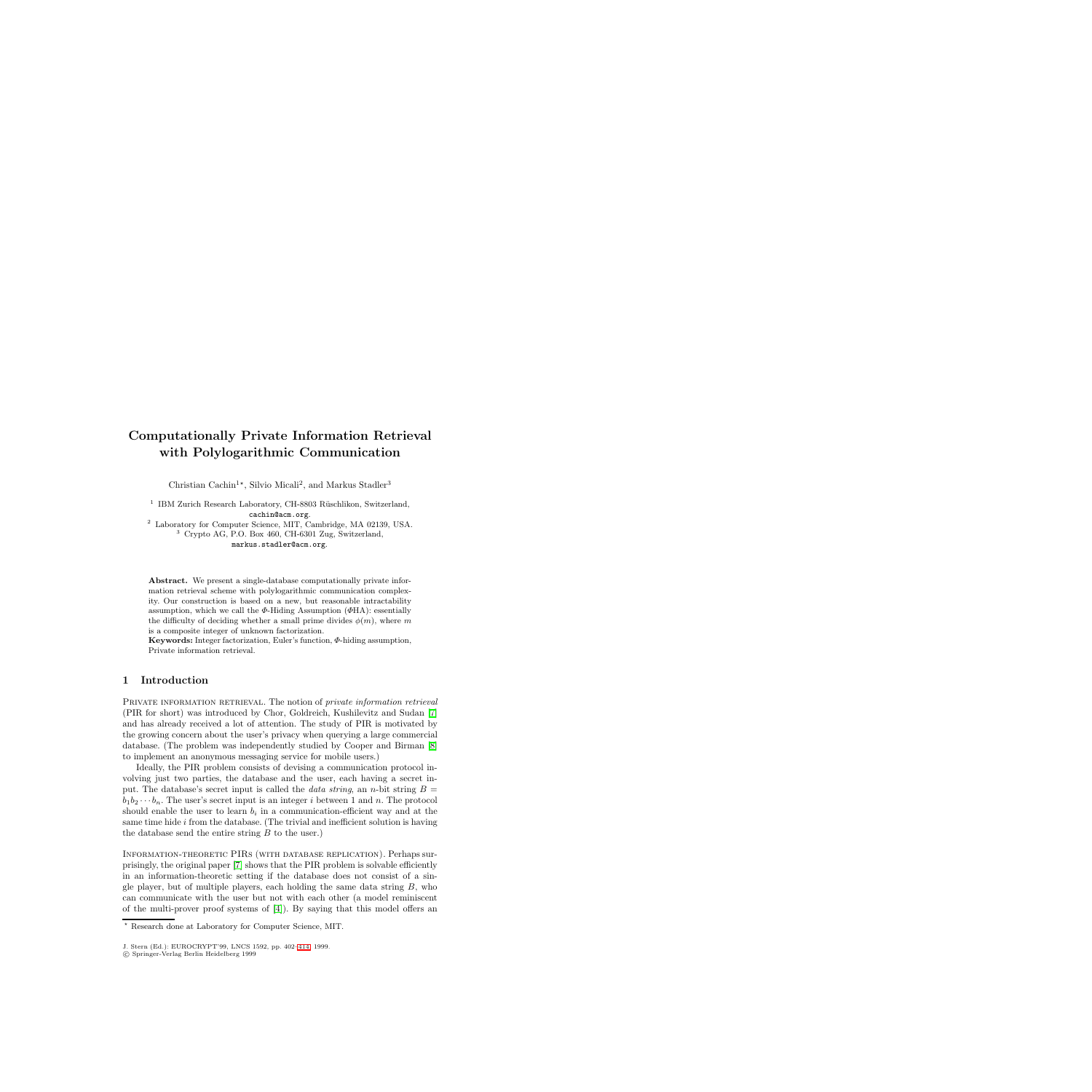information-theoretic solution, we mean that an individual database player cannot learn i at all, no matter how much computation it may perform, as long as it does not collude with other database players.

Several solutions in this model are presented in the paper of Chor *et al.* For example, (1) there are two-database information-theoretic PIRs with  $O(n^{1/3})$ communication complexity, and (2) there are  $O(\log n)$ -database informationtheoretic PIRs with  $polylog(n)$  communication complexity. In subsequent work, Ambainis gives a construction for k-database information-theoretic PIRs with  $O(n^{1/(2k-1)})$  communication complexity [\[2\]](#page-12-4).

Computational PIRs (with database replication). Notice that the latter two information-theoretic PIRs achieve subpolynomial communication complexity, but require more than a constant number of database servers. Chor and Gilboa [\[6\]](#page-12-5), however, show that it is possible to achieve subpolynomial communication complexity with minimal database replication if one requires only computational privacy of the user input—a theoretically weaker though practically sufficient notion. They give a two-database PIR scheme with communication complexity  $O(n^{\epsilon})$  for any  $\epsilon > 0$ . Their system makes use of a security parameter k and guarantees that, as long as an individual database performs a polynomial  $(\text{in } k)$  amount of computation and does not collude with the other one, it learns nothing about the value i.

Computational PIRs (without database replication). Though possibly viable, the assumption that the database servers are separated and yet mirror the same database contents may not be too practical. Fortunately, and again surprisingly, Kushilevitz and Ostrovsky [\[15\]](#page-12-6) show that replication is not needed. Under a well-known number-theoretic assumption, they prove the existence of a *singledatabase* computational PIR with subpolynomial communication. More precisely, under the quadratic residuosity assumption [\[13\]](#page-12-7), they exhibit a CPIR protocol between a user and one database with communication complexity  $O(n^{\epsilon})$ , for any  $\varepsilon > 0$ , where again *n* represents the length of the data string. (For brevity, we refer to such a single-database, computational PIR, as a CPIR.)

It should be noted that the CPIR of [\[15\]](#page-12-6) has an additional communication complexity that is polynomial in the security parameter  $k$ , but this additional amount of communication is *de facto* absorbed in the mentioned  $O(n^{\epsilon})$  complexity, because for all practical purposes  $k$  can be chosen quite small.

This result has raised the question of whether it is possible to construct CPIRs with lower communication complexity.

MAIN RESULT. We provide a positive answer to the above question based on a new but plausible number-theoretic assumption: the Φ *Assumption*, or ΦA for short. The ΦA consists of two parts, the Φ*-Hiding Assumption (*Φ*HA)* and the Φ*-Sampling Assumption (*Φ*SA)*.

Informally, the  $\Phi$ HA states that it is computationally intractable to decide whether a given small prime divides  $\phi(m)$ , where m is a composite integer of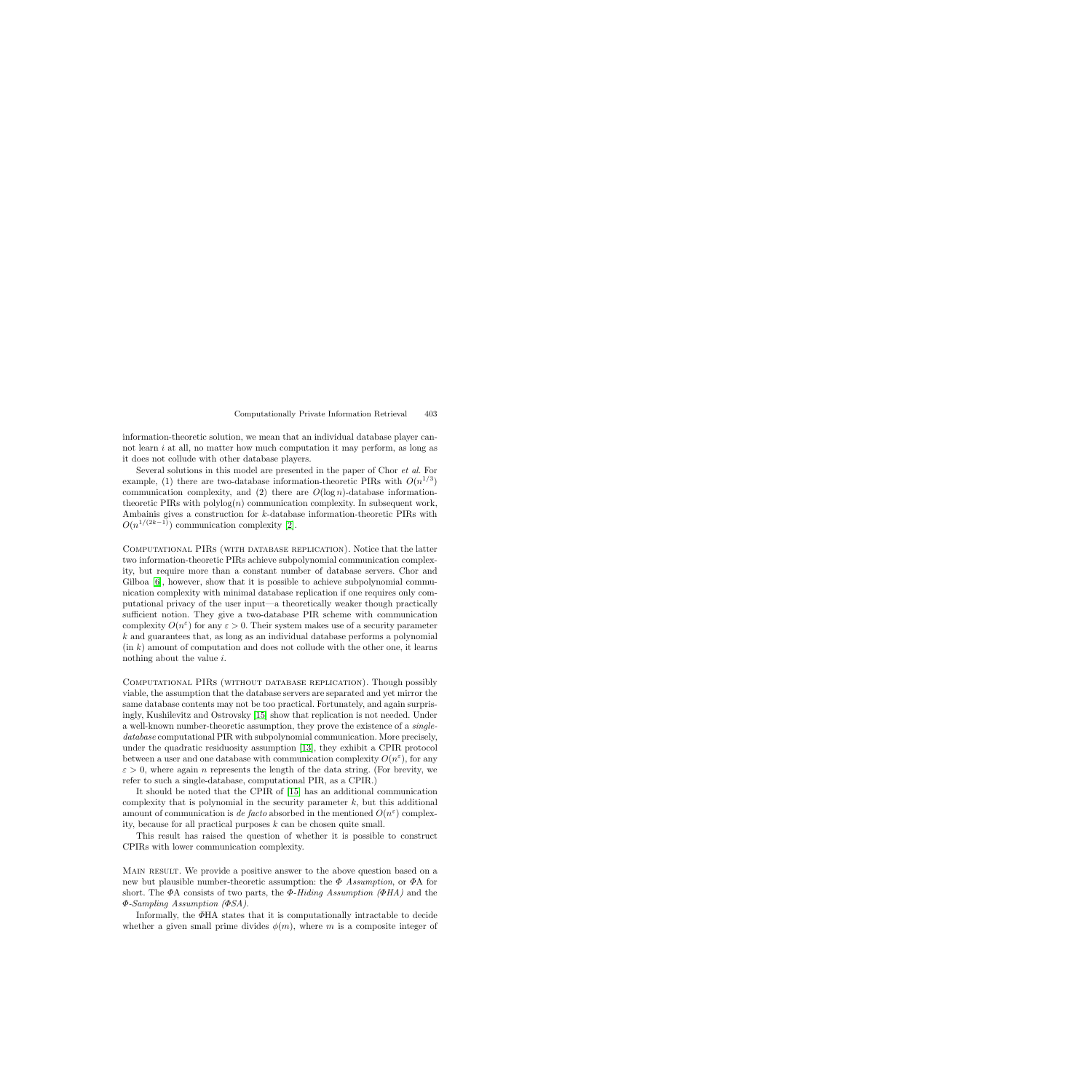unknown factorization. (Recall that  $\phi$  is Euler's totient function, and that computing  $\phi(m)$  on input m is as hard as factoring m.) The  $\Phi$ SA states that it is possible to efficiently find a random composite  $m$  such that a given prime  $p$ divides  $\phi(m)$ .

The  $\Phi$ A is attractively simple and concrete. Finding crisp and plausible assumptions is an important task in the design and analysis of cryptographic protocols, and we believe that the  $\Phi$ A will prove useful in other contexts and will attract further study. Based on it we prove the following

**Main Theorem:** Under the  $\Phi$ A, there is a two-round CPIR whose communication complexity is polylogarithmic in  $n$  (and polynomial in the security parameter).

We note that our CPIR is "essentially optimal" in several ways:

- *Communication complexity.* Disregarding the privacy of the user input altogether, in order for the user to obtain the *i*th bit of an  $n$ -bit data string, at least  $\log n$  bits have to be communicated between the user and the database in any case.
- *Computational complexity.* Our CPIR is also very efficient from a computational-complexity point of view. Namely, (1) the user runs in time polynomial in  $k \log n$  and (2) the database runs in time proportional to n times a polynomial in k. Both properties are close to optimal in our context. The user computational complexity is close to optimal because, as already mentioned, in any scheme achieving sub-linear communication, the user must send at least  $\log n$  bits of information, and thus perform at least  $\log n$  steps of computation. The database computational complexity is close to optimal because the database must read each bit of its data string in any singledatabase PIR. (Otherwise, it would know that the user cannot possibly have received any of the unread bits and therefore gain some information about the user input  $i$ .)
- *Round complexity.* The round complexity of our CPIR is essentially optimal because, as long as the user can choose his own input  $i$  at will in each execution, no single-round CPIR exists<sup>[1](#page-2-0)</sup>.
- *Privacy model.* Our CPIR achieves computational privacy. Although information-theoretic privacy is stronger, our scheme is optimal among singledatabase PIRs since there are no single-database PIRs with informationtheoretic privacy (other than sending the entire data string).

<span id="page-2-0"></span>We do not rule out the possibility of single-round CPIRs in alternative models, for example, in a model where the user always learns the bit in position  $i$  in any execution in which the data string has at least *i* bits.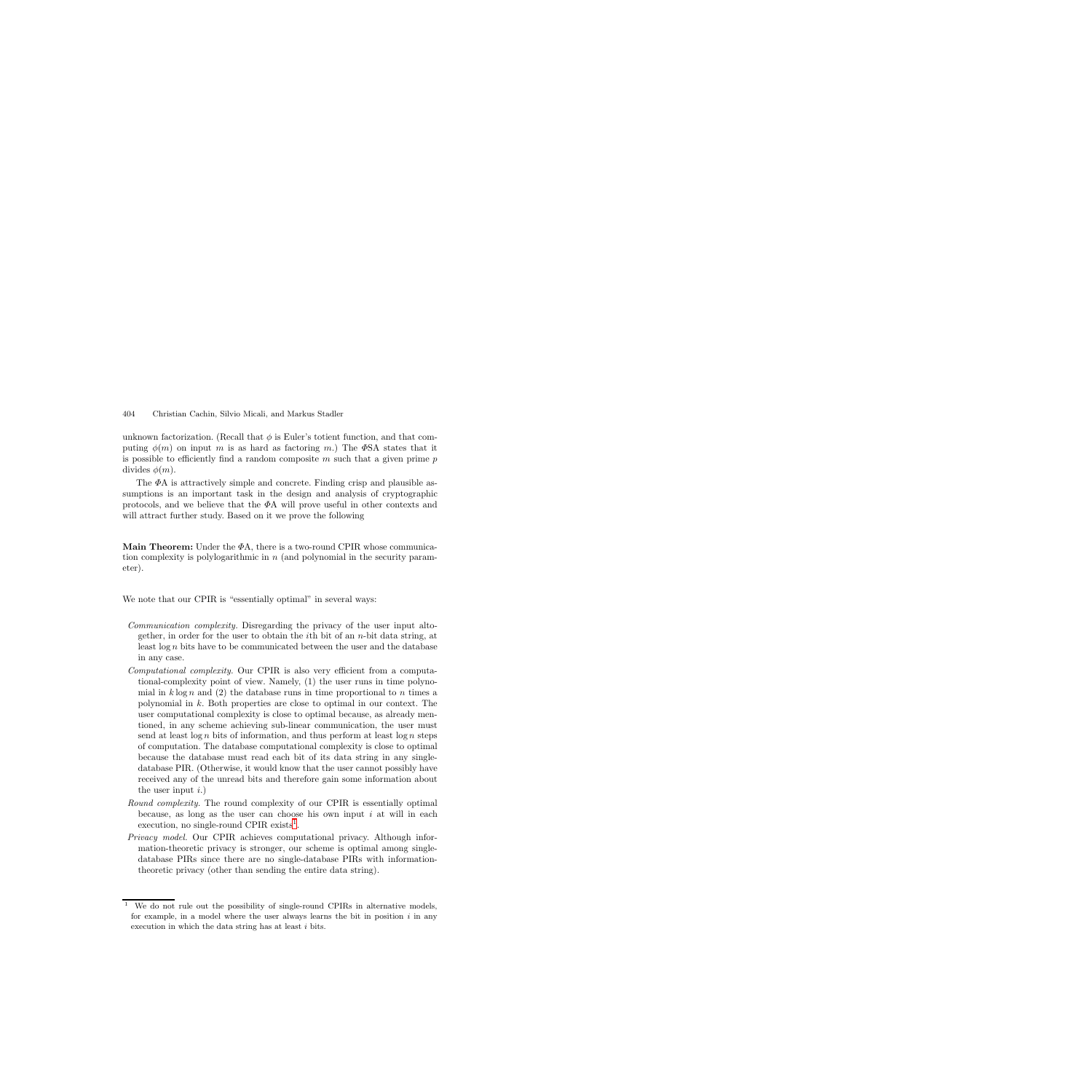# **2 Preliminaries and Definitions**

### **2.1 Notation**

Integers. We denote by <sup>N</sup> the set of natural numbers. Unless otherwise specified, a natural number is presented in its binary expansion whenever given as an input to an algorithm. If  $n \in \mathbb{N}$ , by  $1^n$  we denote the unary expansion of n, that is, the concatenation of n 1's. If  $a, b \in \mathbb{N}$ , we denote that a evenly divides b by writing  $a|b$ . Let  $\mathbb{Z}_m$  be the ring of integers modulo m and  $\mathbb{Z}_m^*$  its multiplicative group. The *Euler totient function* of an integer m, denoted by  $\phi(m)$ , is defined as the number of positive integers  $\leq m$  that are relatively prime to m.

STRINGS. If  $\sigma$  and  $\tau$  are binary strings, we denote  $\sigma$ 's length by  $|\sigma|$ ,  $\sigma$ 's *i*th bit by  $\sigma_i$ , and the concatenation of  $\sigma$  and  $\tau$  by  $\sigma \circ \tau$ .

COMPUTATION MODELS. By an *algorithm* we mean a (probabilistic) Turing machine. By saying that an algorithm is *efficient* we mean that, for at most but an exponentially small fraction of its random tapes, it runs in fixed polynomial time. By a *k-gate circuit* we mean a finite function computable by an acyclic circuitry with  $k$  Boolean gates, where each gate is either a NOT-gate (with one input and one output) or an AND gate (with two binary inputs and one binary output).

PROBABILITY SPACES. (Taken from [\[5\]](#page-12-8) and [\[14\]](#page-12-9).) If  $A(\cdot)$  is an algorithm, then for any input x, the notation " $A(x)$ " refers to the probability space that assigns to the string  $\sigma$  the probability that A, on input x, outputs  $\sigma$ .

If S is a probability space, then " $x \stackrel{R}{\leftarrow} S$ " denotes the algorithm which assigns to  $x$  an element randomly selected according to  $S$ . If  $F$  is a finite set, then the notation " $x \stackrel{R}{\leftarrow} F$ " denotes the algorithm which assigns to x an element selected according to the probability space whose sample space is  $F$  and uniform probability distribution on the sample points.

If  $p(\cdot, \cdot, \dots)$  is a predicate, the notation

$$
PROB[x \stackrel{R}{\leftarrow} S; y \stackrel{R}{\leftarrow} T; \cdots : p(x, y, \cdots)]
$$

denotes the probability that  $p(x, y, \dots)$  will be true after the ordered execution of the algorithms  $x \stackrel{R}{\leftarrow} S$ ,  $y \stackrel{R}{\leftarrow} T$ ,  $\cdots$ .

### **2.2 Fully Polylogarithmic CPIR**

Our proposed CPIR works in only two rounds and achieves both polylogarithmic communication complexity and polylogarithmic user computational complexity. For the sake of simplicity, we formalize only such types of CPIRs below.

**Definition:** Let  $D(\cdot, \cdot, \cdot)$ ,  $Q(\cdot, \cdot, \cdot)$  and  $R(\cdot, \cdot, \cdot, \cdot, \cdot)$  be efficient algorithms. We say that (D, Q, R) is a *fully polylogarithmic computationally private information retrieval scheme* (or polylog CPIR for short) if there exist constants  $a, b, c, d > 0$ such that,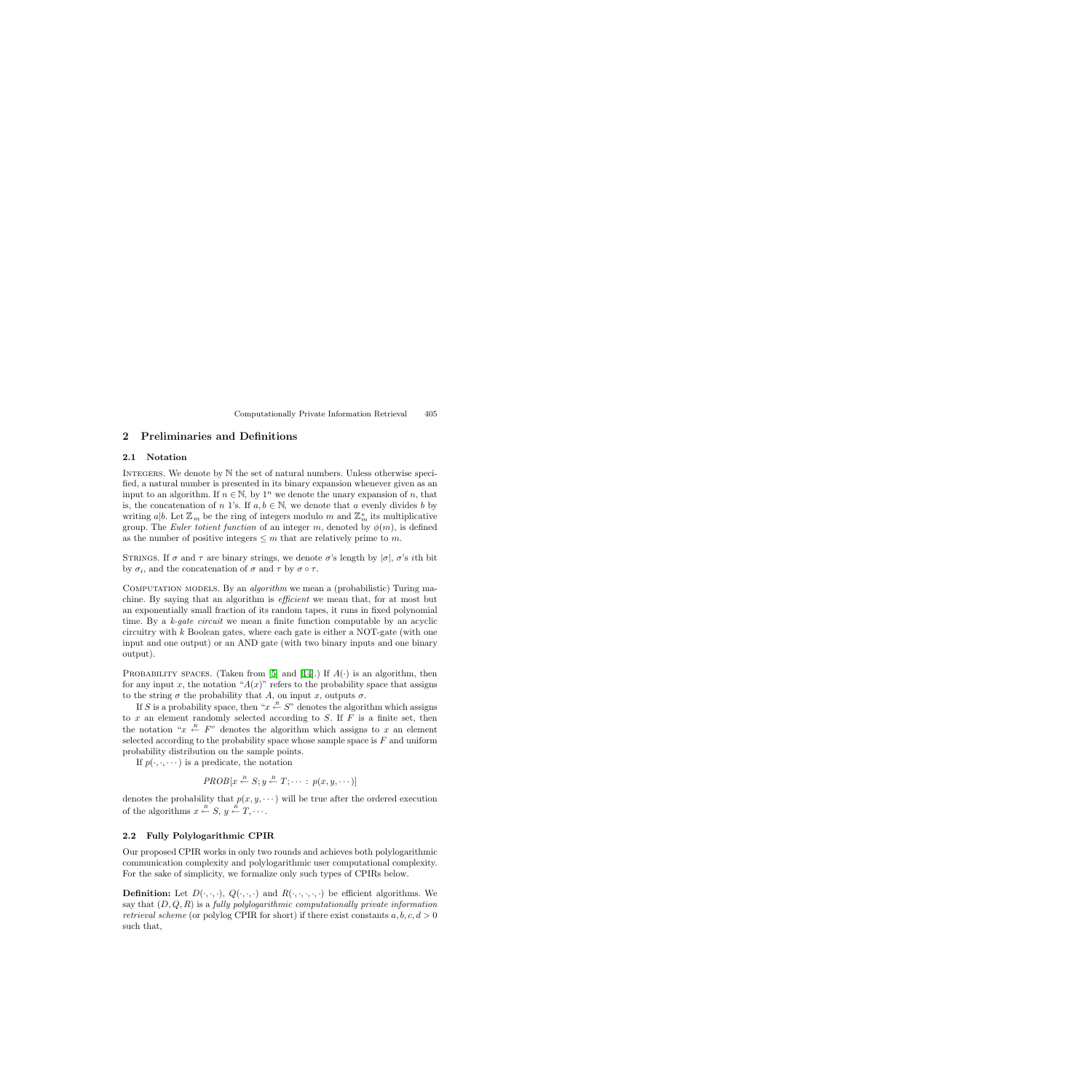1. (Correctness)  $\forall n, \forall n$ -bit strings  $B, \forall i \in [1, n]$ , and  $\forall k$ ,

$$
PROB[(q,s) \stackrel{R}{\leftarrow} Q(n,i,1^k); r \stackrel{R}{\leftarrow} D(B,q,1^k): R(n,i,(q,s),r,1^k) = B_i]
$$
  
> 1 - 2<sup>-ak</sup>

2. (Privacy)  $\forall n, \forall i, j \in [1, n], \forall k$  such that  $2^k > n^b$ , and  $\forall 2^{ck}$ -gate circuits A,

$$
\begin{aligned} \left| \text{PROB}[(q,s) \xleftarrow{\text{R}} Q(n,i,1^k) : A(n,q,1^k) = 1 \right] \ - \\ \text{PROB}[(q,s) \xleftarrow{\text{R}} Q(n,j,1^k) : A(n,q,1^k) = 1] \right| &< 2^{-dk}. \end{aligned}
$$

We call a, b, c, and d the *fundamental constants* (of the CPIR); B the *data string*; D the *database algorithm*; the pair (Q, R) the *user algorithm*; Q the *query generator* ; R the *response retriever*; q the *query*; s the *secret* (associated to q); r the *response*; and k the *security parameter*. (Intuitively, query q contains user input i, and response r contains database bit  $b_i$ , but both contents are unintelligible without secret s.)

#### Remarks.

- 1. Our correctness constraint slightly generalizes the one of [\[15\]](#page-12-6): Whereas there correctness is required to hold with probability 1, we require it to hold with very high probability.
- 2. As mentioned above, the communication complexity of our CPIR is polylogarithmic in n (the length of the data string) times a polynomial in  $k$  (the security parameter). Because  $k$  is an independent parameter, it is of course possible to choose it so large that the polynomial dependence on k dominates over the polylogarithmic dependence on  $n$ . But choosing  $k$  is an overkill since our definition guarantees "an exponential amount of privacy" also when  $k$  is only polylogarithmic in n.

#### **2.3 Number Theory**

Some useful sets. Let us define the sets we need in our assumptions and constructions.

**Definition:** We denote by  $PRIMES<sub>a</sub>$  the set of the primes of length  $a$ , and by  $H_a$  the set of the composite integers that are product of two primes of length a. (For a large,  $H_a$  contains the hardest inputs to any known factoring algorithm.)

We say that *a composite integer* m  $\phi$ -hides a prime p if  $p | \phi(m)$ . Denote by  $H^{b}(m)$  the set of b-bit primes p that are  $\phi$ -hidden by m, denote by  $H^{b}(m)$  the set  $PRIMES_b - H^b(m)$ , and denote by  $H_a^b$  the set of those  $m \in H_a$  (i.e., products of two *a*-bit primes) that  $\phi$ -hide a *b*-bit prime.

SOME USEFUL FACTS. Let us state without proof some basic or well-known number-theoretic facts used in constructing our CPIR.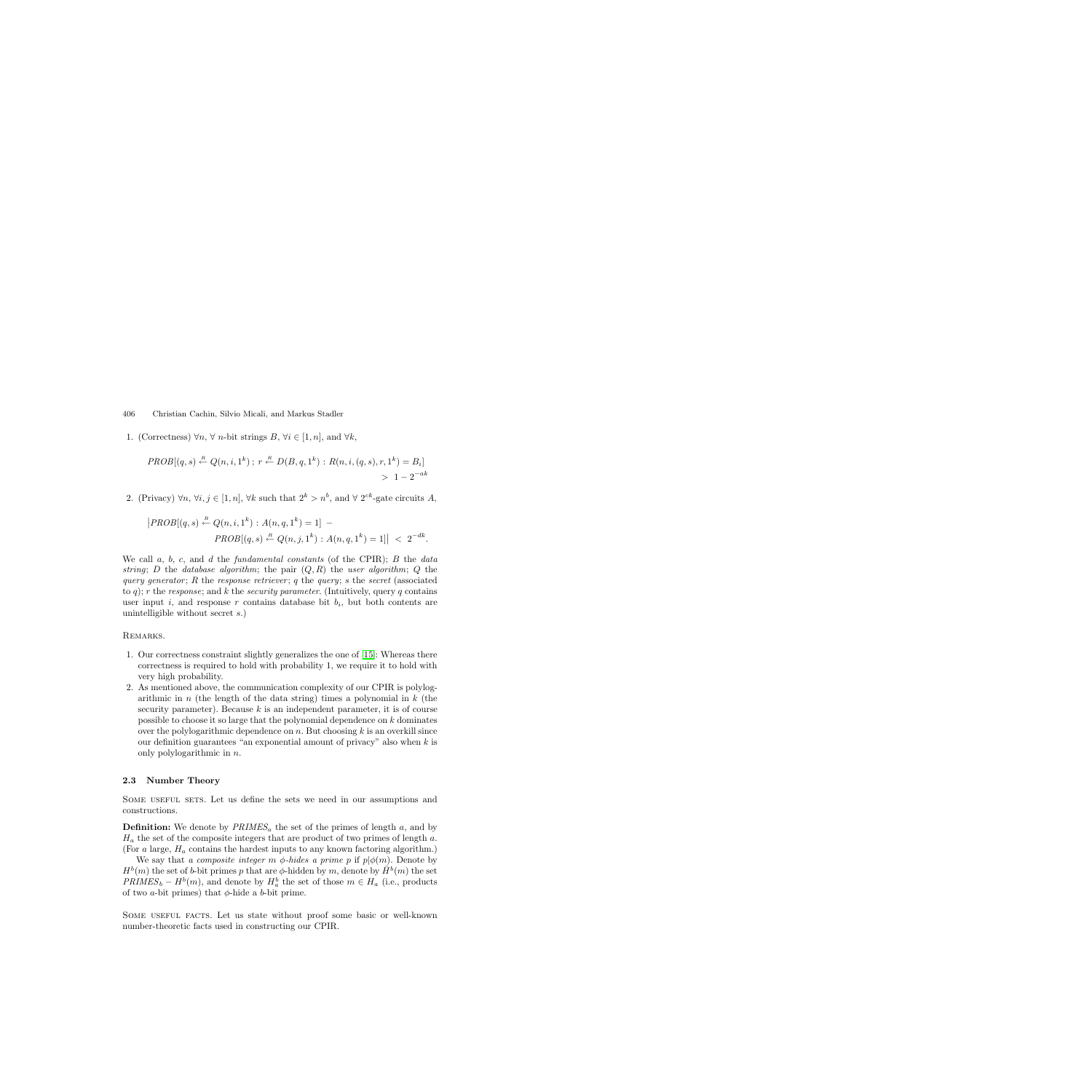- **Fact 1:** There exists an efficient algorithm that on input a outputs a random prime in  $PRIMES_a$ .
- **Fact 2:** There exists an efficient algorithm that on input a outputs a random element of  $H_a$ .
- **Fact 3:** There exists an efficient algorithm that, on input a b-bit prime p and an integer m together with its integer factorization, outputs whether or not  $p \in H^b(m)$ .
- **Fact 4:** There exists an efficient algorithm that, on inputs x,  $p$ ,  $m$ , and  $m$ 's integer factorization, outputs whether or not x has a pth root mod  $m$ .

Our assumptions.

#### **The** Φ**-Assumption (**Φ**A):**

 $\exists e, f, g, h > 0$  such that

•  $\Phi$ -Hiding Assumption ( $\Phi$ HA):  $\forall k > h$  and  $\forall$  2<sup>ek</sup>-gate circuits C,

$$
PROB[m \stackrel{R}{\leftarrow} H_{k}^{k} ; p_0 \stackrel{R}{\leftarrow} H^{k}(m) ; p_1 \stackrel{R}{\leftarrow} \bar{H}^{k}(m) ;
$$
  

$$
b \stackrel{R}{\leftarrow} \{0,1\} : C(m, p_b) = b] < \frac{1}{2} + 2^{-gk}.
$$

•  $\Phi$ -**Sampling Assumption** ( $\Phi$ **SA):**  $\forall k > h$ , there exists a sampling algorithm  $S(\cdot)$  such that for all k-bit primes p,  $S(p)$  outputs a random  $k^{f}$ -bit number  $m \in H_{k}^k$  that  $\phi$ -hides p, together with m's integer factorization.

We refer to e, f, g, and h as the *first, second, third*, and *fourth fundamental constant* of the ΦA, respectively.

Remarks.

1. Revealing a large prime dividing  $\phi(m)$  may compromise m's factorization. Namely, if p is a prime  $> m^{1/4}$  and  $p(\phi(m))$ , then one can efficiently factor m on inputs m and p [\[11](#page-12-10)[,10,](#page-12-11)[9\]](#page-12-12). Consequently, it is easy to decide whether p divides  $\phi(m)$  whenever  $p > m^{1/4}$ . But nothing similar is known when p is much smaller, and for the  $\Phi$ HA, it suffices that deciding whether p divides  $\phi(m)$  is hard when p is not just a constant fraction shorter than m, but polynomially shorter.

We further note that if the complexity of factoring is  $\Omega(2^{\log m^c})$  for some constant c between 0 and 1, then revealing a prime p dividing  $\phi(m)$  cannot possibly compromise  $m$ 's factorization significantly if  $\log p$  is significantly smaller than  $(\log m)^c$ . Indeed, since p can be represented using at most  $\log p$ bits, revealing p cannot contribute more than a speed-up of  $2^{\lceil \log p \rceil} \approx p$  for factoring m.

Note that the  $\Phi$ HA does not hold for  $p = 3$ . If  $m = Q_1 Q_2$  and  $m \equiv 2$ (mod 3), then one can tell that one of  $Q_1$  and  $Q_2$  is congruent to 1 mod 3 and the other is 2 mod 3. In this case, it's obvious that 3 divides  $\phi(m)$  =  $(Q_1-1)(Q_2-1).$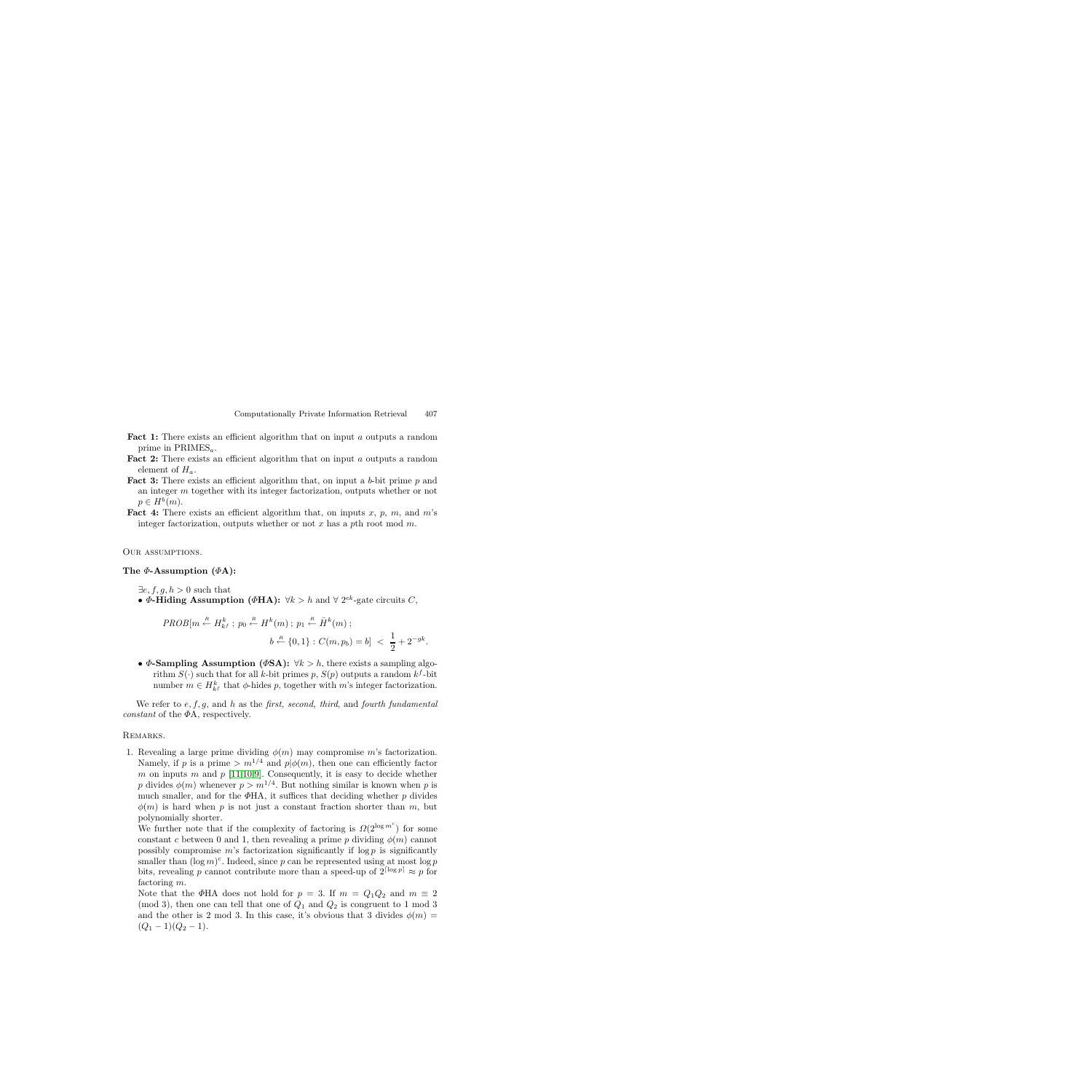2. The ΦSA is weaker than the well-known and widely accepted Extended Riemann Hypothesis (ERH). Consider the following algorithm  $S(\cdot)$ :

*Inputs:* a k-bit prime p.

*Output*: a  $k^f$ -bit integer  $m \in H^k_{k^f}$  that  $\phi$ -hides p and its integer factorization.

*Code for* S(p):

- (a) Repeatedly choose a random  $(k^f-k)$ -bit integer  $q_1$  until  $Q_1 = pq_1+1$ is a prime.
- (b) Choose a random  $k^f$ -bit prime  $Q_2$ .
- (c) Let  $m \leftarrow Q_1 \cdot Q_2$  and return m and  $(Q_1, Q_2)$ .

Under the ERH, algorithm  $S$  finds a suitable  $m$  in expected polynomial time in  $k^f$  (see Exercise 30 in Chapter 8 of [\[3\]](#page-12-13)).

# **3 Our CPIR**

#### **3.1 The High-Level Design**

At a very high level, the user's query consists of a compact program that contains the user input  $i$  in a hidden way. The database runs this program on its data string, and the result of this computation is its response  $r$ .

A bit more specifically, this compact program is actually run on the data string in a bit-by-bit fashion. Letting  $B$  be the data string, the user sends the database an algorithm A and a k-bit value  $x_0$  (where k is the security parameter), and the database computes a sequence of k-bit values:  $x_1 = A(x_0, B_1), x_2 =$  $A(x_1, B_2), \ldots, x_n = A(x_{n-1}, B_n)$ . The last value  $x_n$  is the response r. The user retrieves  $B_i$  by evaluating on  $x_n$  a predicate  $R_i$ , which is hard to guess without the secret key of the user.

This high-level design works essentially because the predicate  $R_i$  further enjoys the following properties relative to the sequence of values  $x_0, \ldots, x_n$ :

1.  $R_i(x_0) = 0;$ 2.  $\forall j = 1, \ldots, i - 1, R_i(x_j) = 0;$ 3.  $R_i(x_i) = 1$  if and only if  $B_i = 1$ ; and 4.  $\forall j \geq i$ ,  $R_i(x_{j+1}) = 1$  if and only if  $R_i(x_j) = 1$ .

It follows by induction that  $R_i(x_n) = 1$  if and only if  $B_i = 1$ .

### **3.2 The Implementation**

To specify our polylog CPIR we must give a database algorithm D and user algorithms  $Q$  (query generator) and  $R$  (response retriever). These algorithms use two common efficient subroutines  $T$  and  $P$  that we describe first. Algorithm T could be any probabilistic primality test [\[17](#page-12-14)[,16\]](#page-12-15), but we let it be a primality *prover* [\[12](#page-12-16)[,1\]](#page-12-17) so as to gain some advantage in the notation and presentation (at the expense of running time).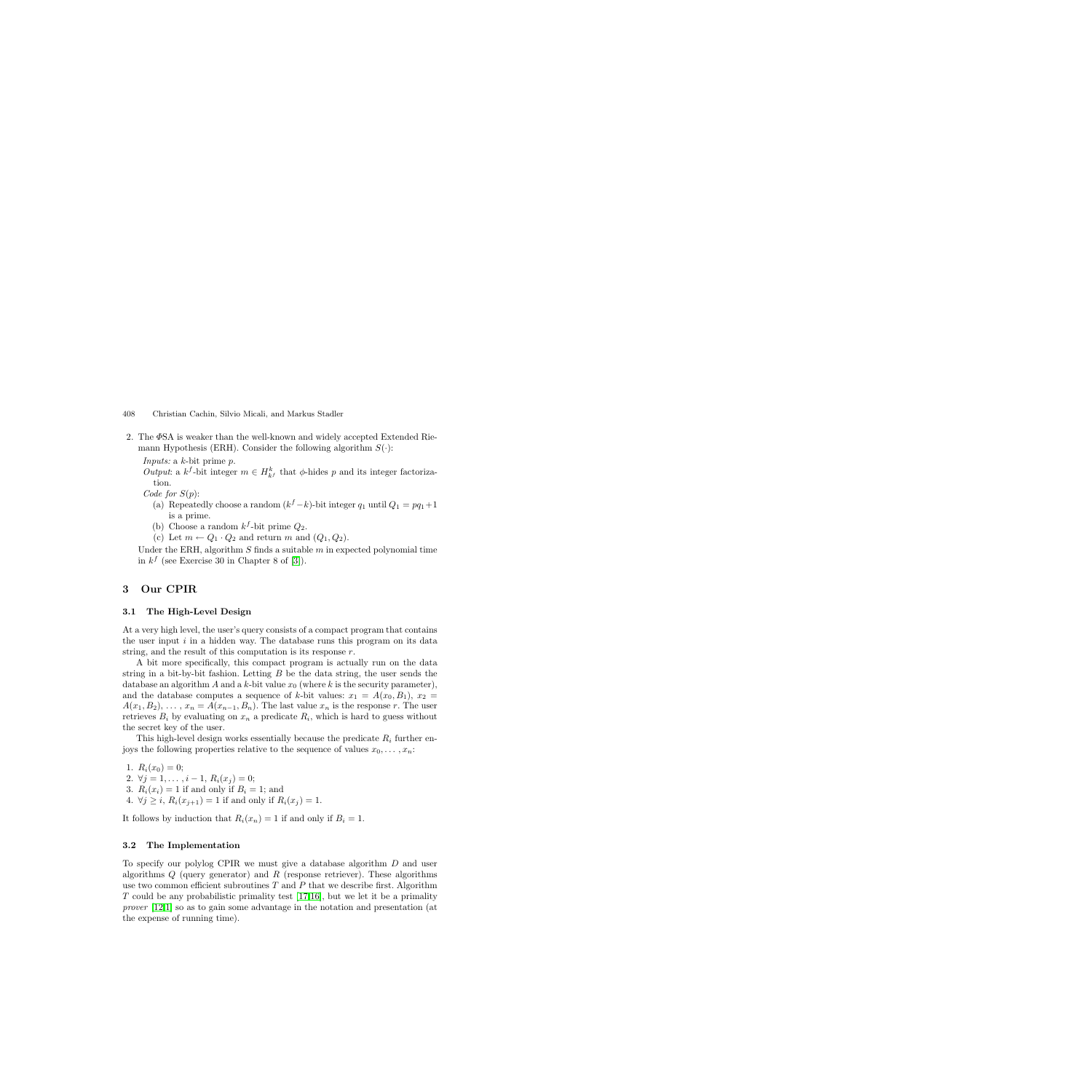Basic inputs.

A number  $n \in \mathbb{N}$ ; an n-bit sequence B; an integer  $i \in [1, n]$ ; and a unary security parameter  $1^k$  such that  $k > (\log n)^2$ .

PRIMALITY PROVER  $T(\cdot)$ .

*Input:* an integer z (in binary). *Output:* 1 if z is prime, and 0 if z is composite. *Code for*  $T(z)$ *:* See [\[1\]](#page-12-17).

PRIME(-SEQUENCE) GENERATOR  $P(\cdot,\cdot,\cdot)$ .

*Inputs:* an integer  $a \in [1, n]$ ; a sequence of  $k^3$  k-bit strings  $Y = (y_0, \ldots, y_{k^3-1})$ ; and  $1^k$ .

*Output*: a k-bit integer  $p_a$  (a prime with overwhelming probability).

Because  $P$  is deterministic, for  $Y$  and  $k$  fixed, it generates a sequence of (probable) primes  $p_1, \ldots, p_n$  with  $a = 1, \ldots, n$ .

*Code for*  $P(a, Y, 1^k)$ :

- 1.  $j \leftarrow 0$ .
- 2.  $\sigma_{ai} \leftarrow \bar{a} \circ \bar{j}$ , where  $\bar{a}$  is the  $(\log n)$ -bit representation of a and  $\bar{j}$  the  $(k - \log n)$ -bit representation of j.
- 3.  $z_j \leftarrow \sum_{l=0}^{k^3-1} y_l \sigma_{aj}^l$ , where all strings  $y_l$  and  $\sigma_{aj}$  are interpreted as elements of  $GF(2^k)$  and the operations are in  $GF(2^k)$ .
- 4. If  $T(z_j) = 1$  or  $j = 2^{k-\log n}$ , then return  $p_a \leftarrow z_j$  and halt; else,  $j \leftarrow j+1$ and go to step 2.

QUERY GENERATOR  $Q(\cdot, \cdot, \cdot)$ .

*Inputs: n*; an integer  $i \in [1, n]$ ; and  $1^k$ .

*Outputs*: a query  $q = (m, x, Y)$  and a secret s, where m is a  $k^f$ -bit composite (f being the second constant of the  $\Phi$ A),  $x \in \mathbb{Z}_m^*$ , Y a  $k^3$ -long sequence of  $k$ -bit strings, and where s consists of  $m$ 's prime factorization.

*Code for*  $Q(n, i, 1^k)$ *:* 

- 1. Randomly and independently choose  $y_0, \ldots, y_{k^3-1} \in \{0,1\}^k$  and let  $Y =$  $(y_0,\ldots,y_{k^3-1}).$
- 2.  $p_i \leftarrow P(i, Y, 1^k)$ .
- 3. Choose a random  $k^f$ -bit integer m that  $\phi$ -hides  $p_i = P(i, Y, 1^k)$  and let s be its integer factorization.
- 4. Choose a random  $x \in \mathbb{Z}_m^*$ .
- 5. Output the query  $q = (m, x, Y)$  and the secret s.

DATABASE ALGORITHM  $D(\cdot,\cdot,\cdot)$ .

*Inputs: B*;  $q = (m, x, Y)$ , a query output by  $Q(n, i, 1<sup>k</sup>)$ ; and  $1<sup>k</sup>$ . *Output:*  $r \in \mathbb{Z}_m^*$ .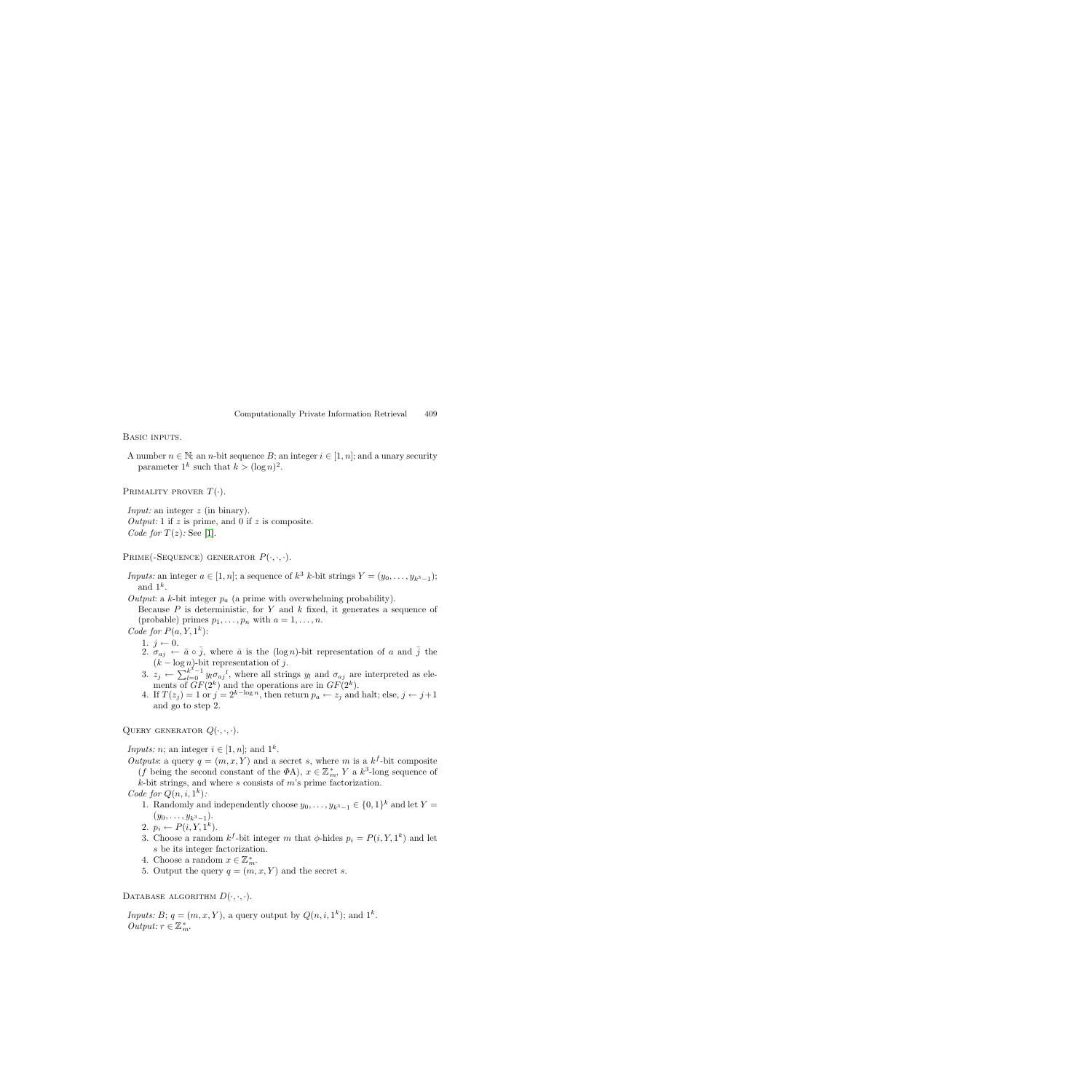*Code for*  $D(B, q, 1^k)$ *:* 1.  $x_0 \leftarrow x$ . 2. For  $j = 1, \ldots, n$ , compute: (a)  $p_i \leftarrow P(j, Y, 1^k)$ . (b)  $e_j \leftarrow p_j^{B_j}$ . (c)  $x_j \leftarrow x_{j-1}^{e_j} \mod m$ . 3. Output the response  $r = x_n$ .

RESPONSE RETRIEVER  $R(\cdot, \cdot, \cdot, \cdot, \cdot)$ :

- *Inputs:* n; i;  $(m, x, Y), s$ , an output of  $Q(n, i, 1^k)$ ;  $r \in \mathbb{Z}_m^*$ , an output of  $D(B,(m, x, Y), 1^k)$ ; and  $1^k$ .
- *Output:* a bit b. (With overwhelming probability,  $b = B_i$ .)
- *Code for*  $R(n, i, (q, s), r, 1^k)$ : If r has  $p_i$ th roots mod m, then output 1, else output 0.

**Theorem:** Under the  $\Phi$ A,  $(D, Q, R)$  is a polylog CPIR.

#### **3.3 Proof of the Theorem**

RUNNING TIME (SKETCH). Subroutine P is efficient because (on inputs i, Y, and  $1^k$ ) its most intensive operation consists, for at most  $k^3$  times, of evaluating once a k-degree polynomial over  $GF(2^k)$  and running the primality prover T. Algorithm  $Q$  is efficient because subroutines  $P$  and  $T$  are efficient, because  $p_i$ is a k-bit prime with overwhelming probability, and because, under the  $\Phi$ SA, selecting a random  $2k^f$ -bit composite  $\in H_{k^f}^k$   $\phi$ -hiding  $p_i$  is efficient. (Notice that, because n and i are presented in binary,  $Q$  actually runs in time polylogarithmic in n.) Algorithm  $D$  is efficient because it performs essentially one exponentiation mod m for each bit of the data string (and thus runs in time polynomial in  $k$ ) and linear in n). Algorithm R is efficient because of Fact 4 and because it has m's factorization (the secret s) available as an input. (R actually runs in time polynomial in  $k$  because  $m$ 's length is polynomial in  $k$ .)

CORRECTNESS (SKETCH). Let us start with a quick and dirty analysis of the prime-sequence generator  $P$ . Because the elements of  $Y$  are randomly and independently selected, in every execution of  $P(a, Y, 1^k)$ , the values  $z_0, \ldots, z_{2^{k-\log n}}$ are  $k^3$ -wise independent. Thus with probability lower bounded by  $1 - 2^{O(-k^2)}$ , at least one of them is prime, and thus  $p_a$  is prime. Because the length n of the data string satisfies  $n^2 < 2^k$ , with probability exponentially (in k) close to 1, all possible outputs  $p_1, \ldots, p_n$  are primes. Actually, with probability exponentially  $(in k)$  close to 1,  $p_1, \ldots, p_n$  consists of *random* and *distinct* primes of length k. Observe that the  $k^f$ -bit modulus m can  $\phi$ -hide at most a constant number of primes from a set of randomly chosen k-bit primes except with exponentially (in k) small probability. Thus, with probability still exponentially (in  $k$ ) close to 1,  $p_i$  will be the only prime in our sequence to divide  $\phi(m)$ .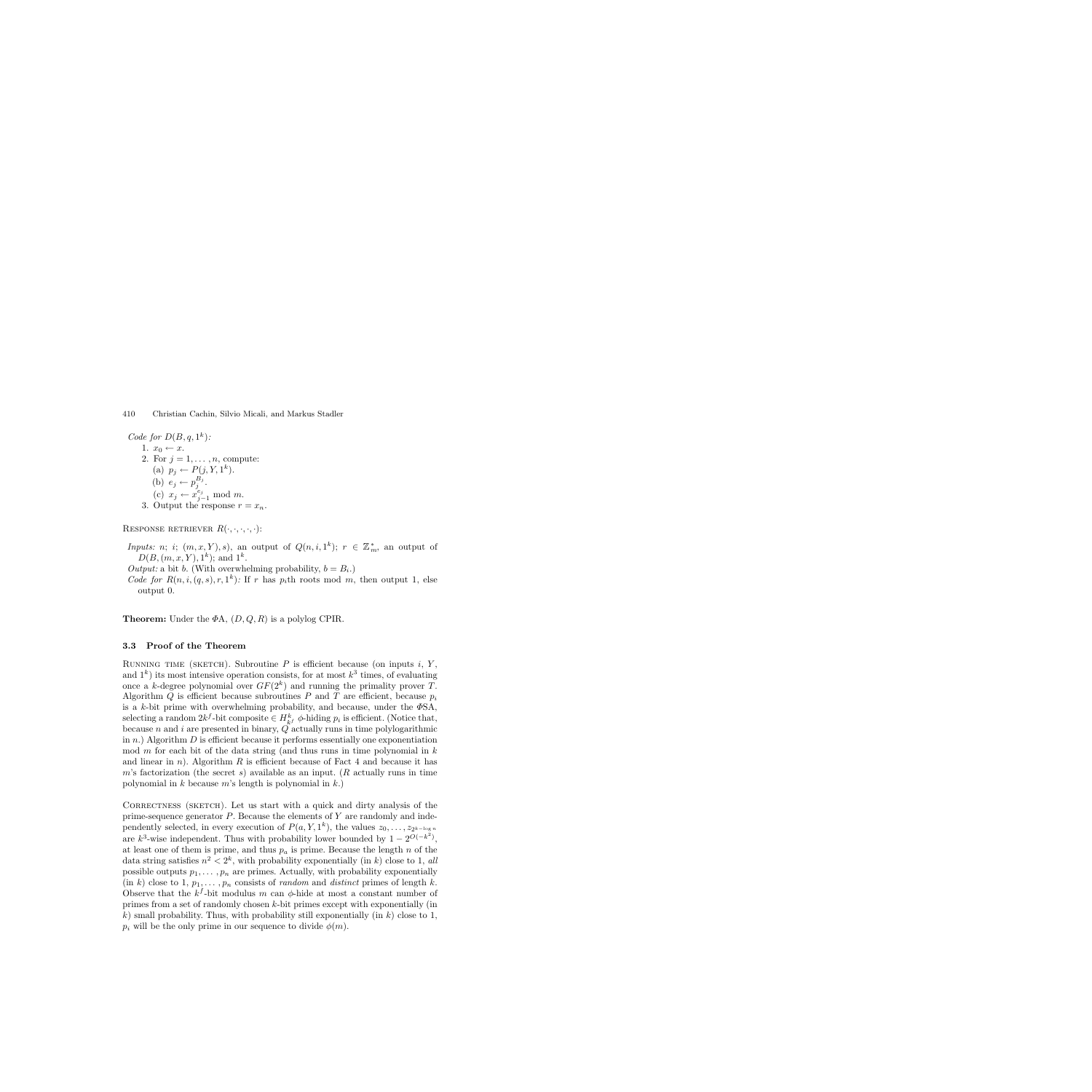In sum, because it suffices for correctness to hold with exponentially  $(in k)$ high probability, we might as well assume that, in every execution of  $Q(n, i, 1^k)$ ,  $p_1,\ldots,p_n$  are indeed random, distinct primes of length k, such that only  $p_i$ divides  $\phi(m)$ . Let  $R_i$  be the following predicate on  $\mathbb{Z}_m^*$ :

$$
R_i(x) = \begin{cases} 1 & \text{if } x \text{ has a } p_i \text{th root mod } m \\ 0 & \text{otherwise.} \end{cases}
$$

The user retrieves  $b_i$  by evaluating  $R_i(x_n)$ . It is easy to check that properties 1–4 of our high-level design hold as promised:

1.  $R_i(x_0) = 0$ .

This property follows from the fact that the function  $x \to x^{p_j}$  mod m on  $\mathbb{Z}_m^*$  is 1-to-1 if  $p_j$  is relatively prime to  $\phi(m)$ , and at least  $p_j$ -to-1 otherwise. Because  $p_i$  is in  $\Theta(2^k)$  except with exponentially (in k) small probability, the probability that a random element of  $\mathbb{Z}_m^*$  has a  $p_i$ <sup>th</sup> root mod m is also exponentially small (in k). Thus we might as well assume that  $x_0$  has no  $p_i$ th roots mod m (remember that correctness should hold only most of the  $time)$ .<sup>[2](#page-9-0)</sup>

2.  $\forall j = 1, \ldots, i - 1, R_i(x_j) = 0.$ 

This follows because  $x_0$  has no  $p_i$ th roots mod m and because if x has no  $p_i$ th roots mod m, for all primes p not dividing  $\phi(m)$  also  $x^p$  has no  $p_i$ th roots mod m. Again because of the size of the primes  $p_i$  for  $j \neq i$ , one can show that except with exponentially small (in k) probability, none of the  $p_j$ divides  $\phi(m)$ .

- 3.  $R_i(x_i) = 1$  if and only if  $B_i = 1$ . If  $B_i = 0$ , then  $x_i = x_{i-1}$ . Thus, by property 2 above,  $x_i$  has no  $p_i$ th roots mod m. If  $B_i = 1$ , then  $x_i = x_{i-1}^{p_i} \mod m$ . Thus,  $x_i$  has  $p_i$ th roots mod m by construction.
- 4.  $\forall j \geq i$ ,  $R_i(x_{j+1}) = 1$  if and only if  $R_i(x_j) = 1$ . The "if part" follows from the fact that if  $x_i$  has  $p_i$ th roots mod m, then there exists a y such that  $x_j = y^{p_i} \mod m$  and therefore also  $x_{j+1} = x_j^{p_j} =$  $y^{p_i p_j} = (y^{p_j})^{p_i}$  mod m has  $p_i$ th roots. For the "only-if part," see the proof of property 2 above.

PRIVACY (SKETCH). Suppose for contradiction that the privacy condition does not hold for  $(D, Q, R)$ . Then for all  $b, c, d > 0$ , there exist n, indices i and j  $(i \neq j)$ ,  $k > \log n^b$ , and a  $2^{bk}$ -gate circuit  $\widetilde{A}$  (with binary output) such that

$$
|\alpha_1 - \alpha_2| \geq \varepsilon
$$

for some  $\varepsilon > 2^{-dk}$ , where

$$
\alpha_1 = PROB[(m, x, Y), s) \stackrel{R}{\leftarrow} Q(n, i, 1^k) : \widetilde{A}(n, (m, x, Y), 1^k) = 1],
$$
  

$$
\alpha_2 = PROB[(m, x, Y), s) \stackrel{R}{\leftarrow} Q(n, j, 1^k) : \widetilde{A}(n, (m, x, Y), 1^k) = 1].
$$

<span id="page-9-0"></span>We choose  $x_0$  at random rather than ensuring that it has no  $p_i$ th roots mod m to facilitate proving the privacy constraint.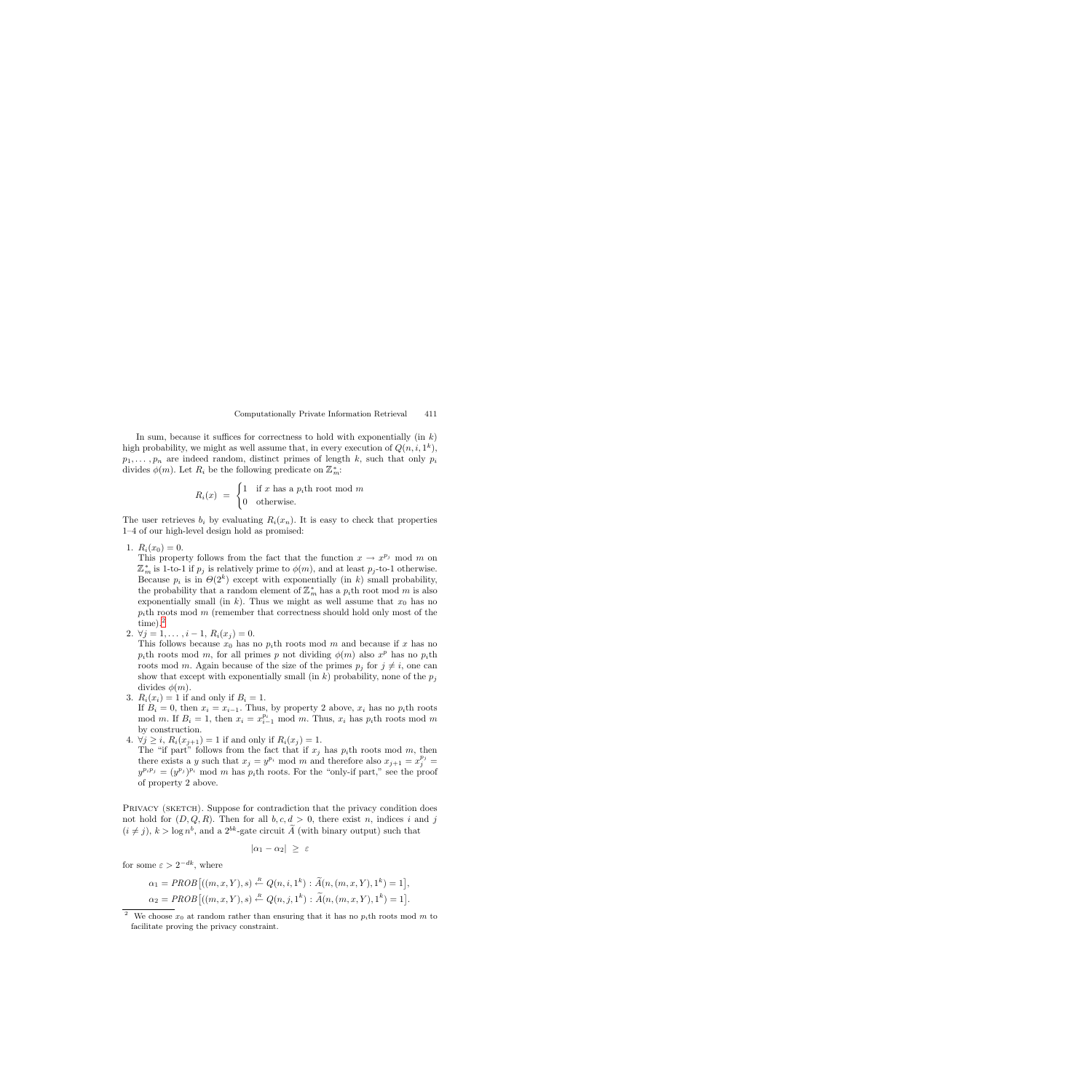(Intuitively, A's advantage  $\varepsilon$  is always bigger than any exponentially small in k quantity.) Define now the following probability:

$$
\beta = PROB\big[m \stackrel{R}{\leftarrow} H_{k}^k \; ; \; x \stackrel{R}{\leftarrow} \mathbb{Z}_m^* \; ; \; Y \stackrel{R}{\leftarrow} GF(2^k)^{k^3} \; : \; \widetilde{A}(n,(m,x,Y),1^k) = 1\big].
$$

(Notice that, in the sequence of experiments defining  $\beta$ , Y still defines a prime  $p_i$  and a prime  $p_j$  with overwhelming probability, but there is no guarantee that m  $\phi$ -hides either of them.) It follows either  $|\alpha_1 - \beta| \geq \varepsilon/2$  or  $|\alpha_2 - \beta| \geq \varepsilon/2$ . W.l.o.g. assume  $|\alpha_1 - \beta| \ge \varepsilon/2$  and also  $\alpha_1 - \beta \ge \varepsilon/2$ .

We can construct a guessing circuit  $C = C_{n,i}$  to contradict the  $\Phi$ HA as follows.

GUESSING CIRCUIT  $\widetilde{C}_{n,i}(\cdot,\cdot)$ .

*Inputs:* a number  $m \in H^k_{k}$ ; and a k-bit prime p. *Output:* a bit b (indicating whether  $m \phi$ -hides  $p$ ). *Code for*  $\widetilde{C}_{n,i}(m, p)$ *:* 

- 1. Choose  $k^3$  uniformly random k-bit numbers  $a_1, \ldots, a_k$ .
- 2. Run primality prover T on  $a_j$  for  $j = 1, \ldots, k^3$  and let j' be the smallest j for which  $T(a_j) = 1$ . If T returns 0 for all  $a_j$ , then  $j' \leftarrow k^3$ .
- 3. Use Lagrange interpolation to find the coefficients  $y_0, \ldots, y_{k^3-1}$  of a polynomial  $\xi(\sigma)$  over  $GF(2^k)$  with degree  $k^3 - 1$  such that  $\xi(\sigma_{ij}) = a_j$  for  $j = 1, \ldots, j'-1, j'+1, \ldots, k^3$  and  $\xi(\sigma_{ij'}) = p$ , where  $\sigma_{ij} \in GF(2^k)$ corresponds to the k-bit string  $i \circ j$  as in the prime-sequence generator P. Let  $Y = (y_0, \ldots, y_{k^3-1}).$
- 4. Choose x at random from  $\mathbb{Z}_{m_\infty}^*$  and run  $\widetilde{A}(n,(m,x,Y),1^k)$ . If  $\widetilde{A}$  returns 0, then return 1, otherwise (if  $A$  returns 1), then return 0.

Notice that  $\tilde{C}$  can be constructed with a number of gates that is at most polynomially (in k) greater than the number of gates of  $\widetilde{A}$ .

Above we have defined how  $\widetilde{C}$  operates for any  $m \in H^k_{k}$  and any  $p \in$  $PRIMES_k$ . Let us now analyze  $\widetilde{C}$ 's behavior on the input distribution required by the  $\Phi$ HA (i.e., when  $m \stackrel{R}{\leftarrow} H_{k}^k$  and  $p \stackrel{R}{\leftarrow} H^k(m)$  with probability 1/2 and  $p \stackrel{R}{\leftarrow} \bar{H}^k(m)$  with probability  $1/2$ ) and calculate the probability that  $\tilde{C}$  guesses correctly from which distribution p is drawn.

$$
PROB[\widetilde{C} \text{ correct}] = \frac{1}{2} \cdot PROB[\widetilde{C} \text{ correct}|p \stackrel{R}{\leftarrow} H^k(m)]
$$

$$
+ \frac{1}{2} \cdot PROB[\widetilde{C} \text{ correct}|p \stackrel{R}{\leftarrow} \bar{H}^k(m)]
$$

$$
= \frac{1}{2} \cdot PROB[\widetilde{C} = 0|p \stackrel{R}{\leftarrow} H^k(m)]
$$

$$
+ \frac{1}{2} \cdot PROB[\widetilde{C} = 1|p \stackrel{R}{\leftarrow} \bar{H}^k(m)].
$$

The distribution of the output of  $\tilde{C}$  depends directly on  $\tilde{A}$ . If  $p \stackrel{R}{\leftarrow} H^k(m)$ , then, by construction,  $\tilde{A}$  is run with the same input distribution as in the definition of  $\alpha_1$ , except for the case that  $\tilde{C}$  finds no prime among  $a_1, \ldots, a_{k^3}$  in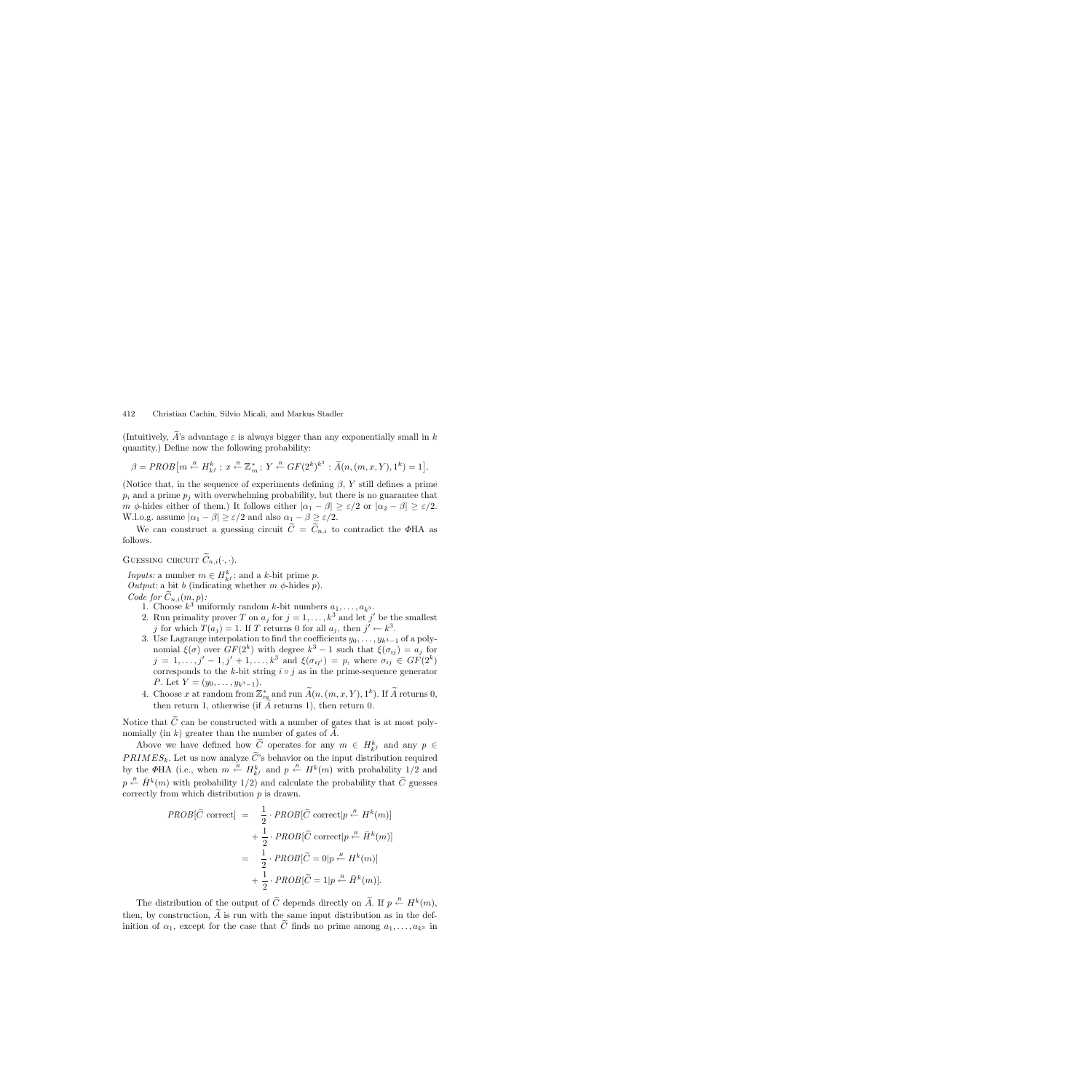step 2 (assume this is not the case for the moment). Let us examine  $\widetilde{A}$ 's input distribution in  $\widetilde{C}$  when  $p \stackrel{R}{\leftarrow} \bar{H}^k(m)$  and compare it to  $\widetilde{A}$ 's input distribution in the definition of  $\beta$ . The experiment leading to  $\beta$  contains three distinct cases for  $p_i = P(i, Y, 1^k)$ :

1.  $p_i$  is composite; 2.  $p_i \in H^k(m)$ ; or 3.  $p_i \in \bar{H}^k(m)$ .

Note that case 3 is actually how  $\widetilde{A}$  is called by our  $\widetilde{C}$  in the  $\Phi$ HA and occurs with overwhelming probability. Let  $\delta_0$  be the probability of case 1, which will be computed below, and assume for the moment that  $p_i$  is indeed a random k-bit prime. The probability  $\delta_1$  that a random element of  $PRIMES_k$  is in  $H^k(m)$  is upper bounded by  $k^{f}2^{-k} = O(2^{-k/2})$ . (This is the conditional probability of case 2 above given that  $p_i$  is prime.) For  $\tilde{C}$ , this implies

$$
PROB[\widetilde{C} = 1 | p \stackrel{R}{\leftarrow} PRIMES_k] \leq \, PROB[\widetilde{C} = 1 | p \stackrel{R}{\leftarrow} \bar{H}^k(m)] + \delta_1.
$$

Now consider the case that no prime is detected among  $a_1, \ldots, a_{k^3}$  in step 2. Because T is an ideal primality prover, this probability is at most about  $(1 - \frac{1}{k})^{k^3}$ and therefore  $\delta_0 = O(2^{-k/2})$ .

We can now bound  $PROB[\widetilde{C}]$  correct as

$$
PROB[\widetilde{C} \text{ correct}] \geq \frac{1}{2} \cdot (1 - \delta_0) \cdot PROB[\widetilde{C} = 0]p \stackrel{\text{R}}{\leftarrow} H^k(m)]
$$
  
+  $\frac{1}{2} \cdot (1 - \delta_0) \cdot (PROB[\widetilde{C} = 1]p \stackrel{\text{R}}{\leftarrow} PRIMES_k] - \delta_1)$   
 $\geq \frac{1}{2} \cdot (1 - \delta_0) \cdot \alpha_1 + \frac{1}{2} \cdot (1 - \delta_0) \cdot (1 - \beta - \delta_1)$   
 $\geq \frac{1}{2} \cdot (1 + \alpha_1 - \delta_0 - \beta - \delta_0 - \delta_1)$   
 $\geq \frac{1}{2} + \frac{\varepsilon}{4} - \delta_0 - \frac{\delta_1}{2}.$ 

The last inequality follows from the assumption  $\alpha_1 - \beta \geq \varepsilon/2$ .

To conclude,  $\tilde{C}$  distinguishes correctly with probability at least

$$
\frac{1}{2} + \frac{\varepsilon}{4} - \delta_0 - \frac{\delta_1}{2}.
$$

Intuitively, since  $\delta_1$  and  $\delta_0$  are exponentially small in k, but  $\varepsilon$  exceeds any exponentially small quantity, there remains an advantage for  $\tilde{C}$  that is not exponentially small and it is clear that  $\tilde{C}$  violates the  $\phi$ HA. nentially small and it is clear that  $C$  violates the  $\Phi$ HA.

### **Acknowledgments**

The authors wish to thank Wenbo Mao for interesting comments on an earlier version of the paper.